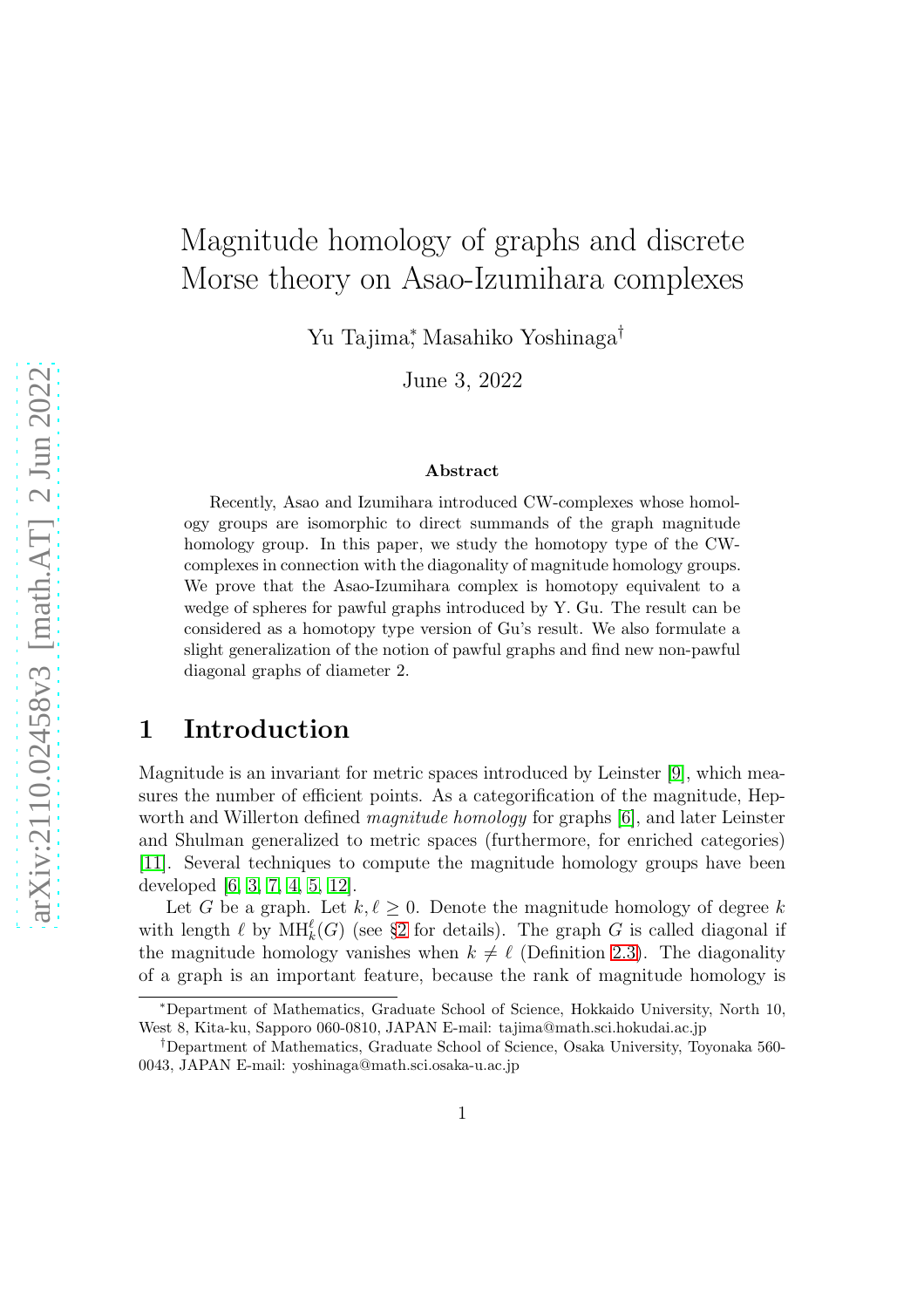determined solely by the magnitude of  $G$  if  $G$  is diagonal. There are several recent studies on the diagonality [\[1,](#page-14-6) [3,](#page-14-2) [5,](#page-14-5) [6,](#page-14-1) [12\]](#page-15-1). Among others, let us recall two results concerning diagonality. The first one is a result by Asao, Hiraoka and Kanazawa [\[1,](#page-14-6) Theorem 1.5, which asserts that if G is diagonal and is not a tree, then every edge is contained in a cycle of length at most 4. This gives a necessary condition for a graph to be diagonal. The second one is concerning a class of diagonal graphs with diameter 2. Gu [\[5\]](#page-14-5) introduced the notion of pawful graphs (see Definition [3.3\)](#page-7-0) and proved that pawful graphs are diagonal. Thus we have the following inclusions.

{Pawful graphs} ⊆ {Diagonal graphs} ⊆ {Graphs of Asao-Hiraoka-Kanazawa}.

Pawful graphs are graphs with diameter at most 2 satisfying some conditions. Many previously known diagonal graphs of diameter 2 are pawful. However, even for graphs of diameter 2, both of inclusions above are proper. We will exhibit non-pawful diagonal graphs (Example [5.4](#page-11-0) and Example [5.5\)](#page-13-0) and a non-diagonal graph with diameter 2 such that each edge is contained in a cycle of length at most 4 (Example [5.6\)](#page-13-1).

On the other hand, recently, Asao and Izumihara [\[2\]](#page-14-7) constructed a pair of simplicial complexes  $K_{\ell}(a, b) \supset K'_{\ell}(a, b)$  for two vertices  $a, b$  of a graph G and  $\ell \geq 3$  such that the homology of the quotient  $K_{\ell}(a, b)/K'_{\ell}(a, b)$  is isomorphic to a direct summand of  $\text{MH}^{\ell}_*(G)$  up to degree shift. It is straightforward that a graph G is diagonal if and only if the homology of the Asao-Izumihara complex  $K_{\ell}(a, b)/K'_{\ell}(a, b)$  concentrates at the top degree (Proposition [3.1\)](#page-6-0). The purpose of this paper is to study the topology of Asao-Izumihara complexes in connection with the diagonality of G. In particular, we prove that the Asao-Izumihara complex of a pawful graph is homotopy equivalent to the wedge of spheres. Our result may be considered as a homotopy-type version of Gu's result. The proof uses discrete Morse theory.

This paper is organized as follows. In §[2,](#page-2-0) first we recall the definition of magnitude and magnitude homology of graphs, and introduce Asao-Izumihara complex following [\[2\]](#page-14-7). Next, we recall the definition of an acyclic matching and several results in discrete Morse theory following [\[8\]](#page-14-8). In §[3,](#page-6-1) We describe the homotopy type of the Asao-Izumihara complex corresponding to pawful graphs. In §[4,](#page-8-0) we give the proof of the main result using discrete Morse theory. In §[5,](#page-10-0) we introduce a class of diagonal graphs which properly contains pawful graphs.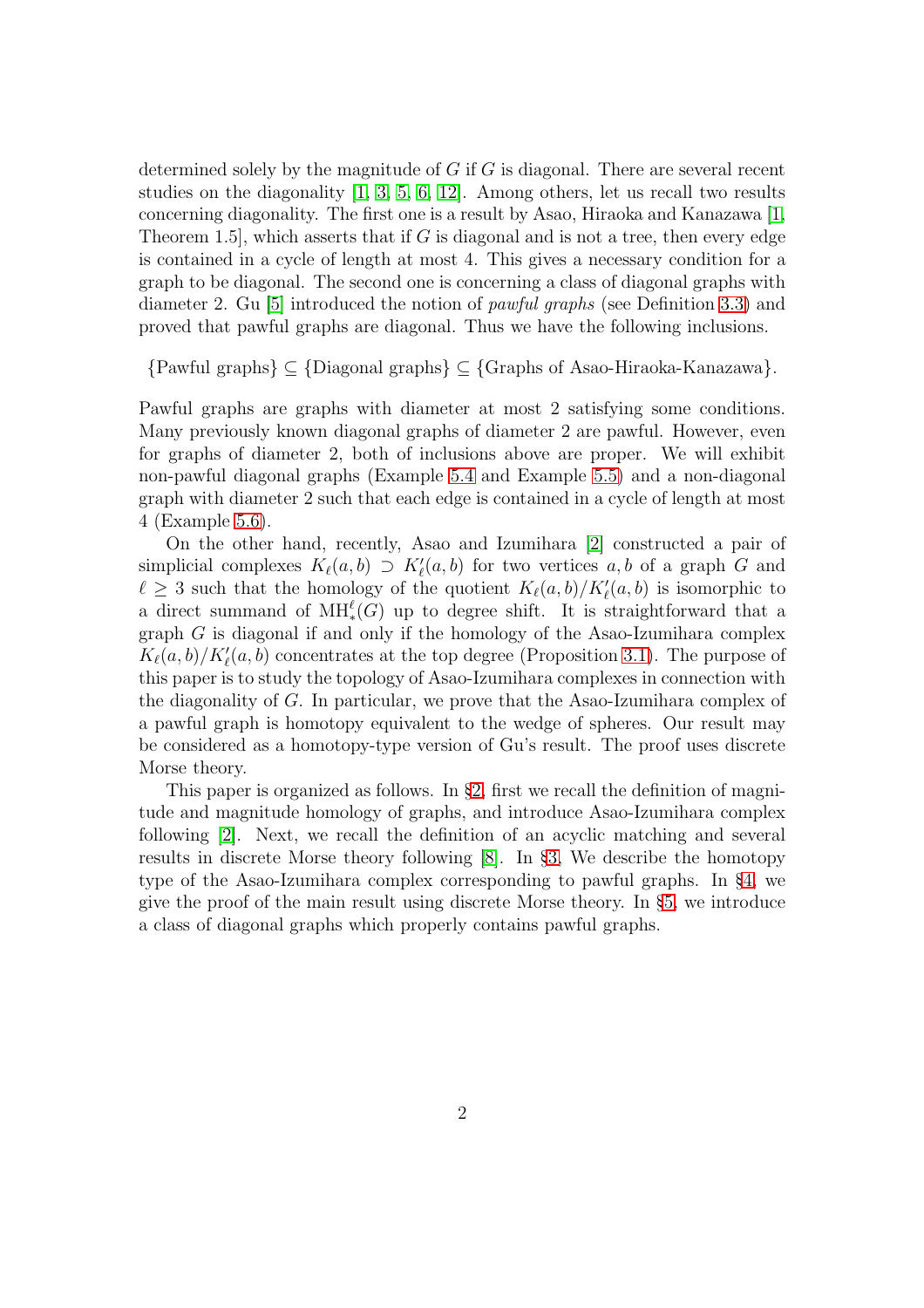## <span id="page-2-0"></span>2 Background

#### 2.1 Magnitude and magnitude homology of graphs

Let  $G = (V(G), E(G))$  be a graph, where  $V(G)$  is the set of vertices and  $E(G)$  is the set of edges. In this paper, we assume that a graph is finite, simple, and connected. We call a sequence of consecutive edges  $\{v_0, v_1\}, \{v_1, v_2\}, \cdots, \{v_{k-1}, v_k\} \in E(G)$  $(v_0, v_1, \dots, v_k \in V(G))$  a path of length k. The distance function  $d_G: V(G)$  x  $V(G) \to \mathbb{Z}_{\geq 0}$  is defined as the minimum length of paths connecting two vertices.

**Definition 2.1** ([\[10\]](#page-14-9), Definition 2.1). Let G be a graph. Let q be a variable. Define the  $|V(G)| \times |V(G)|$  matrix  $Z_G$  with entries in  $\mathbb{Q}(q)$  by  $Z_G := (q^{d(x,y)})$  $x,y\in V(G)$ . Note that  $Z_G$  is invertible, and let us denote the entry of the inverse matrix  $Z_G^{-1}$ by  $Z_G^{-1}(x, y)$ . The magnitude of G, denoted by  $#G$ , is defined as follows:

#G := X x,y∈V (G) Z −1 <sup>G</sup> (x, y) ∈ Q(q).

Let G be a graph. We say that  $(x_0, x_1, \dots, x_k) \in V(G)^{k+1}$  is a sequence if  $x_i \neq x_{i+1}$  for any  $i \in \{0, 1, \dots, k-1\}$ . Let  $x = (x_0, x_1, \dots, x_k) \in V(G)^{k+1}$  be a sequence, we say that  $y = (y_0, y_1, \dots, y_{k'}) \in V(G)^{k'+1}$  is a subsequence of x (denote  $y \prec x$ ) if there exist indices  $0 = i_0 < i_1 < \cdots < i_{k'} = k$  such that  $y_j = x_{i_j}$ for any  $j \in \{0, 1, \dots, k'\}$ . Length of x is defined as  $L(x) := d(x_0, x_1) + d(x_1, x_2) +$  $\cdots + d(x_{k-1}, x_k)$ . We call  $x_i$  a smooth point if  $L(x) = L((x_0, \dots, \widehat{x}_i, \dots, x_k))$ .

**Definition 2.2** (Magnitude homology of graphs). Fix  $\ell \geq 0$ . Define the abelian group  $\mathrm{MC}_k^{\ell}(G)$  and the map  $\partial$  as follows.

$$
MC_k^{\ell}(G) := \bigoplus_{x \in \{x = (x_0, \dots, x_k) \in V(G)^{k+1} : \text{ sequence } |L(x) = \ell\}} \mathbb{Z}\langle x \rangle,
$$
  

$$
\partial \colon \operatorname{MC}_k^{\ell}(G) \to \operatorname{MC}_{k-1}^{\ell}(G), \ \partial := \sum_{i=1}^{k-1} (-1)^i \partial_i,
$$
  

$$
\partial_i(x_0, \dots, x_k) := \begin{cases} (x_0, \dots, \hat{x}_i, \dots, x_k) & \text{(if } x_i \text{ is a smooth point of } x), \\ 0 & \text{(otherwise).} \end{cases}
$$

Then  $(MC^{\ell}_*(G), \partial)$  is a chain complex and it is called the magnitude chain complex. The magnitude homology of  $G$  is defined as the homology of the chain complex:  $\text{MH}_k^{\ell}(G) := H_k(\text{MC}^{\ell}_*(G)).$ 

<span id="page-2-1"></span>**Definition 2.3.** A graph G is called *diagonal* if  $\text{MH}_k^{\ell}(G) = 0$  for  $k \neq \ell$ .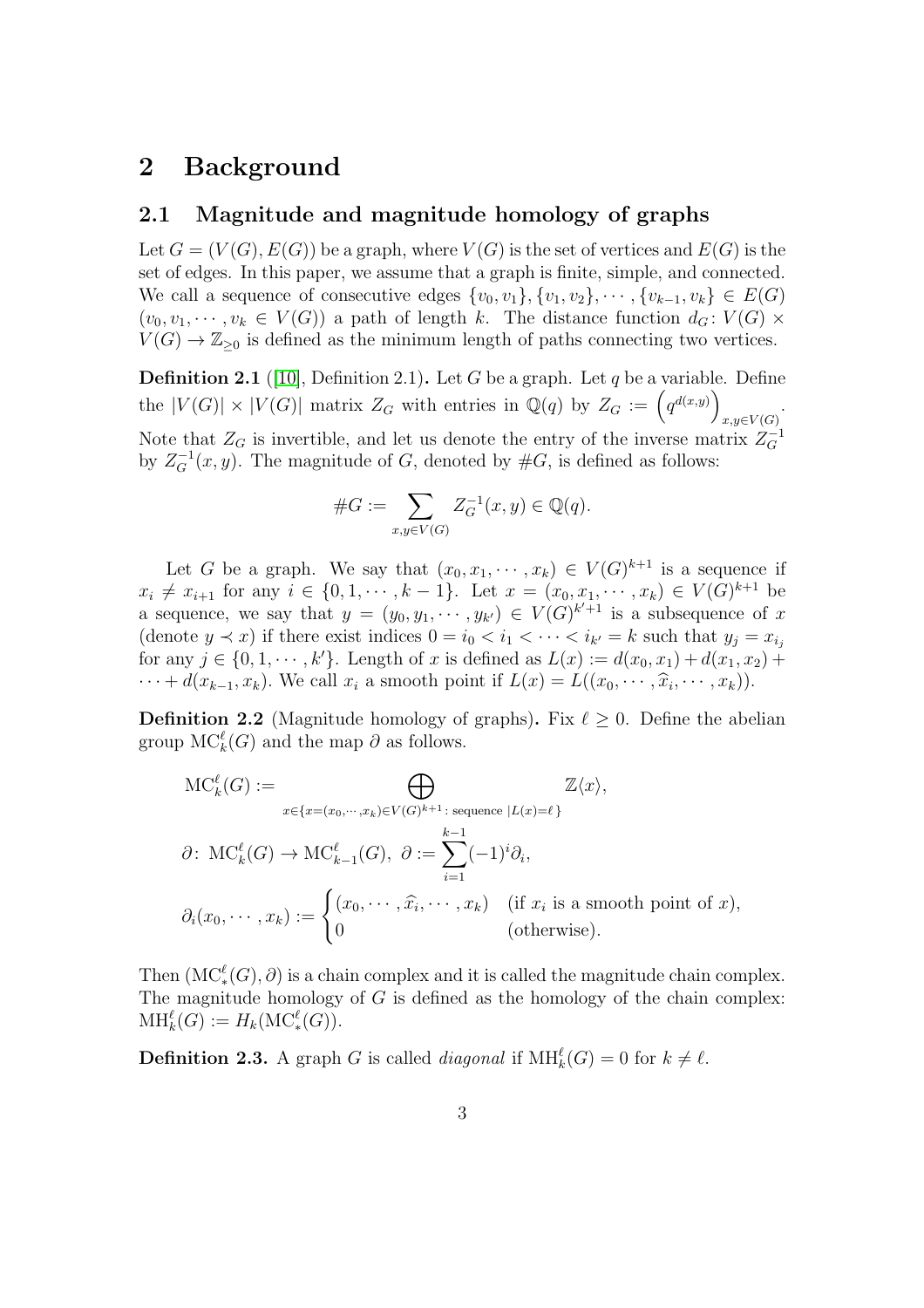For example, trees, complete graphs and the join of non-empty graphs are known as diagonal graphs ([\[6\]](#page-14-1)).

**Theorem 2.4** ([\[6\]](#page-14-1), Theorem 8.). Let G be a graph. Then  $#G$  has the following (Taylor) expansion.

#G = X ℓ≥0 X k≥0 (−1)<sup>k</sup> rank MH<sup>ℓ</sup> k (G) q ℓ .

In particular, the magnitude homology of G determines  $#G$ . Furthermore, if G is diagonal,  $\#G \in \mathbb{Q}(q)$  determines rank  $\text{MH}_k^{\ell}(G)$ .

#### 2.2 Asao-Izumihara complex

Asao-Izumihara complex is a CW complex which is obtained as the quotient of a simplicial complex  $K_{\ell}(a, b)$  divided by a subcomplex  $K'_{\ell}(a, b)$ .

Let us start with recalling notations on simplicial complexes and chain complexes.

Let V be a set and  $P(V)$  be the power set of V. Recall that  $S \subset P(V) \setminus \{\emptyset\}$ is called a (abstract) simplicial complex if it satisfies the following condition:

For any  $A \in S$  and any subset  $B \subseteq A$ ,  $B \neq \emptyset \Rightarrow B \in S$  holds.

Let X be a totally ordered set, and  $S \subset P(X) \setminus \{\emptyset\}$  be a simplicial complex. We denote the cellular chain complex by  $C_k(S)$  and the boundary map by  $\partial_k$ . Namely,

$$
C_k(S) := \bigoplus_{\{s_0, \dots, s_k\} \in S, \atop s_0 < \dots < s_k} \mathbb{Z}\langle s_0, \dots, s_k \rangle,
$$
  

$$
\partial_k \colon C_k(S) \to C_{k-1}(S), \ \langle s_0, \dots, s_k \rangle \mapsto \sum_{i=0}^k (-1)^i \langle s_0, \dots, \widehat{s}_i, \dots, s_k \rangle.
$$

Let G be a graph and  $k \geq 1$ . A sequence  $(x_0, \dots, x_k) \in V(G)^{k+1}$  is called a path in G if  $d(x_i, x_{i+1}) = 1$  for any  $i \in \{0, \dots, k-1\}$ . For  $a, b \in V(G)$ , the set of paths with length  $\ell$  which start with  $a$  and end with  $b$  is denoted by

 $P_{\ell}(a, b) := \{ (x_0, \dots, x_{\ell}) = x : \text{path in } G \mid x_0 = a, x_{\ell} = b, L(x) = \ell \}.$ 

**Definition 2.5**  $(K_{\ell}(a, b), K'_{\ell}(a, b))$ . Let G be a graph, and  $a, b \in V(G), \ell \geq 3$ .

$$
K_{\ell}(a,b) := \{ \emptyset \neq \{ (x_{i_1}, i_1), \cdots, (x_{i_k}, i_k) \} \subset V(G) \times \{1, \cdots, \ell - 1 \}
$$
  
\n
$$
| (a, x_{i_1}, \cdots, x_{i_k}, b) \prec \exists (a, x_1, \cdots, x_{\ell-1}, b) \in P_{\ell}(a,b) \},
$$
  
\n
$$
K'_{\ell}(a,b) := \{ \{ (x_{i_1}, i_1), \cdots, (x_{i_k}, i_k) \} \in K_{\ell}(a,b) \mid L(a, x_{i_1}, \cdots, x_{i_k}, b) \leq \ell - 1 \}.
$$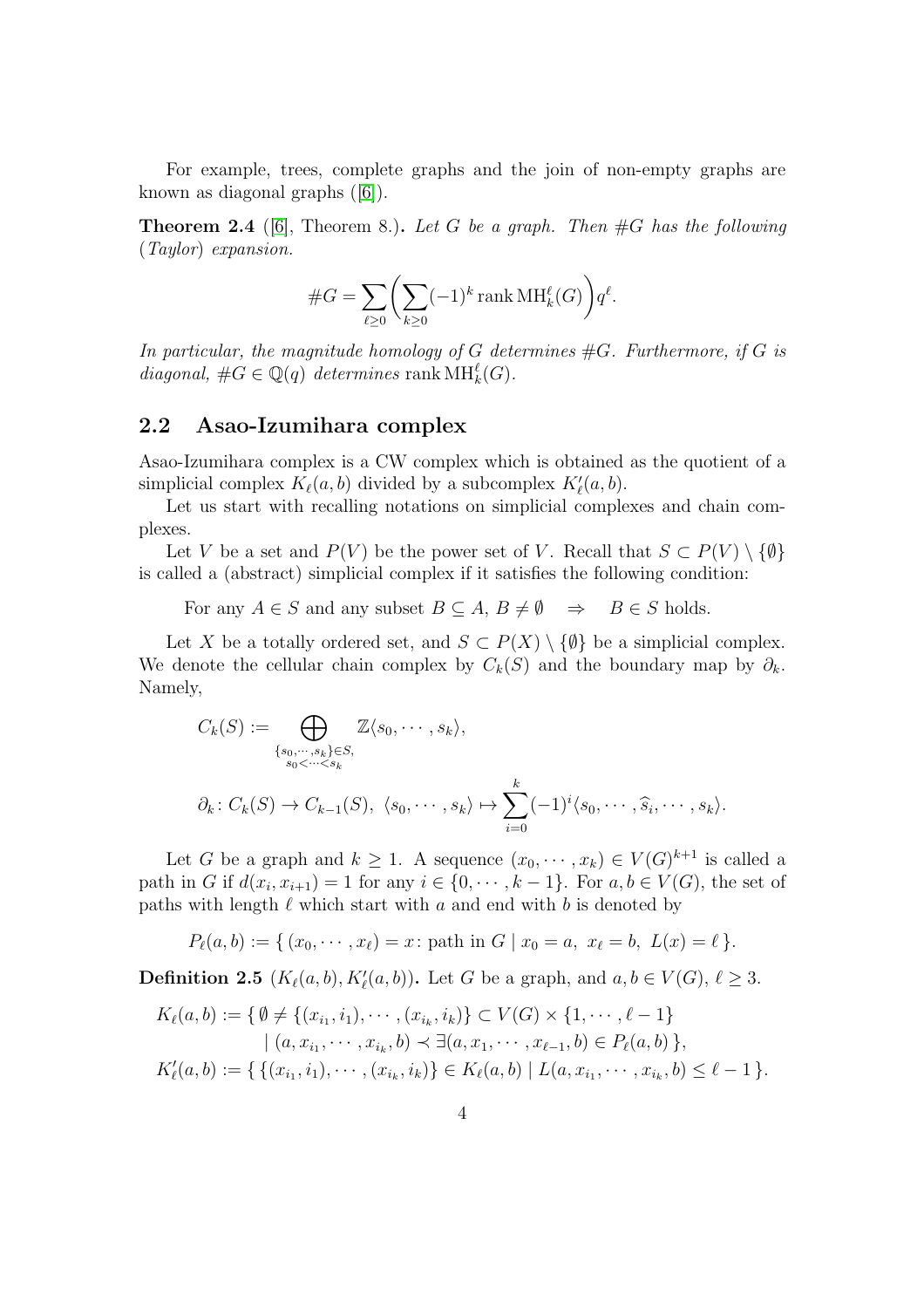**Remark 2.6.** • For simplicity, let us denote  $\{(x_{i_1}, i_1), \cdots, (x_{i_k}, i_k)\}$  by  $\{x_{i_1}, \cdots, x_{i_k}\}$ when there is no confusion.

- It is easily seen that  $K_{\ell}(a, b)$  is a simplicial complex. Both  $K_{\ell-1}(a, b)$  and  $K'_{\ell}(a, b)$  are subcomplexes of  $K_{\ell}(a, b)$ , and in general  $K_{\ell-1}(a, b) \subsetneq K'_{\ell}(a, b)$ .
- The quotient  $K_{\ell}(a, b)/K'_{\ell}(a, b)$  is a CW complex, and we call it the Asao-Izumihara complex.

**Proposition 2.7** ([\[2\]](#page-14-7), Proposition 2.9.). Fix  $\ell \geq 0$ . Let G be a graph, and  $a, b \in V(G)$ . Denote the subcomplex of  $MC_*^{\ell}(G)$  generated by sequences which start with a and end with b by  $MC_*^{\ell}(a, b)$ . Then we have an isomorphism

$$
\text{MC}^{\ell}_*(G) \cong \bigoplus_{a,b \in V(G)} \text{MC}^{\ell}_*(a,b)
$$

of chain complexes.

**Theorem 2.8** ([\[2\]](#page-14-7), Theorem 4.3.). Let  $\ell \geq 3$ ,  $*\geq 0$ . Then, the isomorphism

$$
(C_*(K_\ell(a,b),K'_\ell(a,b)),-\partial) \cong (\mathrm{MC}^\ell_{*+2}(a,b),\partial)
$$

of chain complexes holds.

<span id="page-4-0"></span>Corollary 2.9 ([\[2\]](#page-14-7), Corollary 4.4.). Let  $\ell > 3$ .

• In the case of  $k \geq 3$ ,  $\text{MH}_k^{\ell}(a, b) \cong H_{k-2}(K_{\ell}(a, b), K'_{\ell}(a, b)).$ 

• In the case of 
$$
k = 2
$$
,  $\text{MH}_2^{\ell}(a, b) \cong \begin{cases} H_0(K_{\ell}(a, b), K'_{\ell}(a, b)) & (d(a, b) < \ell), \\ \tilde{H}_0(K_{\ell}(a, b)) & (d(a, b) = \ell), \end{cases}$ 

where 
$$
\tilde{H}_0(K_{\ell}(a, b))
$$
 is the reduced homology.

<span id="page-4-1"></span>**Example 2.10.** Let  $K_N$  be the complete graph with N vertices. Let  $\ell \geq 3$ . Fix  $a, b \in V(K_N)$ . Then the Asao-Izumihara complex  $K_{\ell}(a, b)/K'_{\ell}(a, b)$  is homotopy equivalent to wedge of spheres. In fact, for any maximal faces of  $K_{\ell}(a, b)$ , the boundaries of them are consisting of simplices of  $K'_{\ell}(a, b)$ .

**Example 2.11.** Let  $C_4$  be the cycle graph with four vertices  $a, b, c, d$  in this order (Figure [1\)](#page-5-0). Let  $\ell = 4$ . Let us directly check that the Asao-Izumihara complex  $K_4(a,a)/K'_4(a,a)$  is homotopy equivalent to wedge of 2-spheres. The maximal faces of  $K_4(a, a)$  are as follows.

$$
\{(b,1), (a,2), (b,3)\}, \{(b,1), (a,2), (d,3)\}, \{(b,1), (c,2), (b,3)\}, \{(b,1), (c,2), (d,3)\}, \{(d,1), (a,2), (b,3)\}, \{(d,1), (a,2), (d,3)\}, \{(d,1), (c,2), (b,3)\}, \{(d,1), (c,2), (d,3)\}.
$$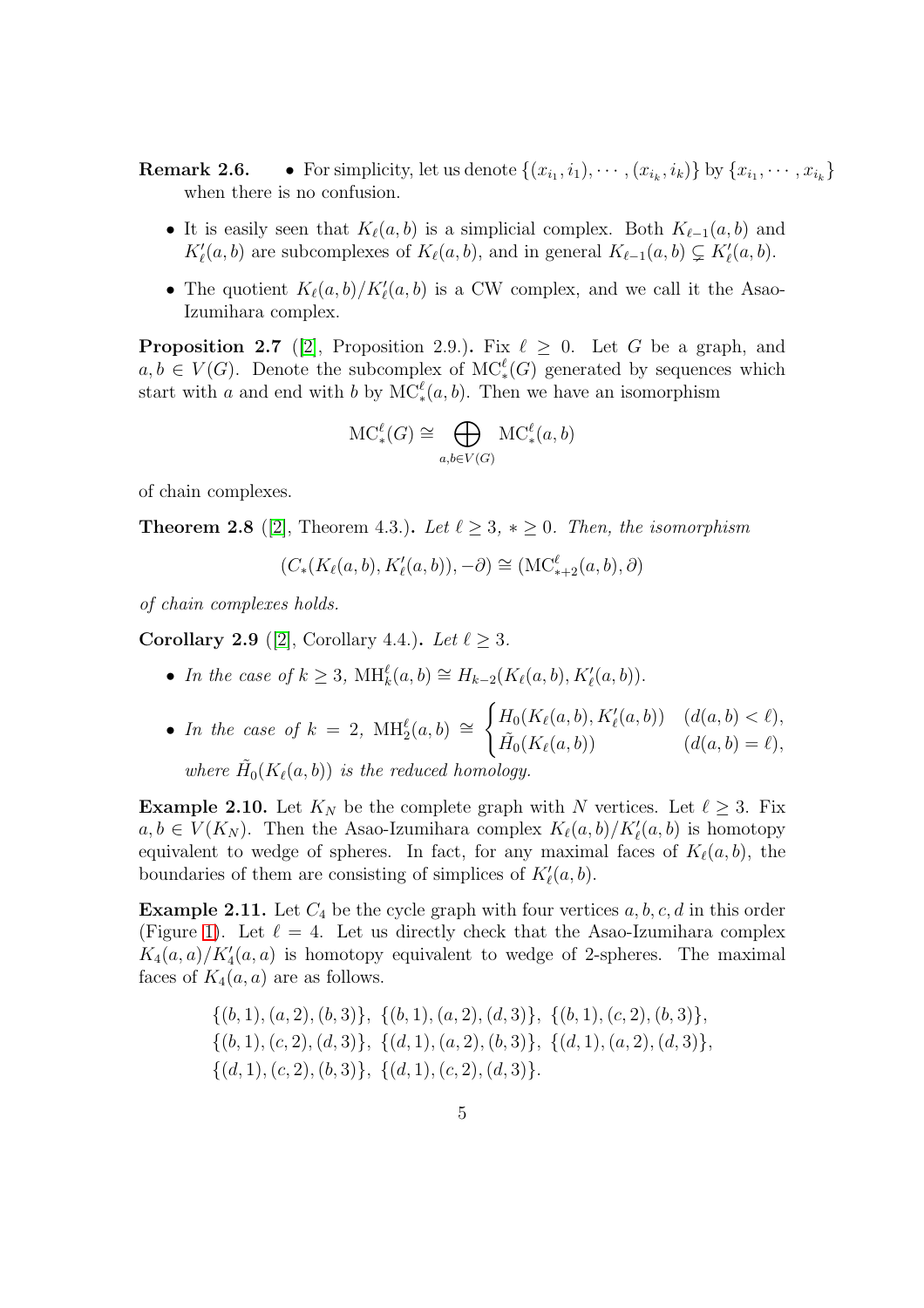

<span id="page-5-0"></span>Figure 1: The cycle graph  $C_4$ .

The subcomplex  $K_4'(a, a)$  is as follows.

$$
K_4'(a,a) = \left\{ \begin{array}{l} \{(b,1)\}, \{(a,2)\}, \{(b,3)\}, \{(d,3)\}, \{(d,1)\}, \{(a,2),(b,3)\}, \\ \{(b,1),(b,3)\}, \{(b,1),(a,2)\}, \{(a,2),(d,3)\}, \{(d,1),(a,2)\}, \\ \{(d,1),(d,3)\} \end{array} \right\}.
$$

Therefore  $K_4(a, a)$  is isomorphic to the octahedron which is homeomorphic to  $S^2$ , and  $K_4'(a, a)$  is homotopy equivalent to wedge of two 1-spheres as in Figure [2.](#page-5-1) (In Figure [2,](#page-5-1)  $K_4'(a, a)$  is drawn in red.) Then the Asao-Izumihara complex  $K_4(a,a)/K'_4(a,a)$  is homotopy equivalent to wedge of three 2-spheres.



<span id="page-5-1"></span>Figure 2:  $K_4(a, a)$  and  $K'_4(a, a)$  associated with  $C_4$ .

#### 2.3 Discrete Morse theory

In this subsection we recall discrete Morse theory to use in the proof of Theorem [3.4.](#page-7-1) Our description follows [\[8\]](#page-14-8). Let  $S \subset P(V)$  be a simplicial complex. Let us define  $a \leq b$  by  $a \subseteq b$  for  $a, b \in S$ . Then  $(S, \leq)$  is a poset, called the face poset of S.

**Definition 2.12** (partial matching). Let P be a poset. A partial matching M is a subset  $M \subseteq P \times P$  satisfying the followings.

- For any  $(a, b) \in M$ ,  $a \prec b$  holds, where  $a \prec b$  means that  $a < b$  and there does not exist any  $c \in P$  such that  $a < c < b$ .
- Each  $a \in P$  belongs to at most one element in M.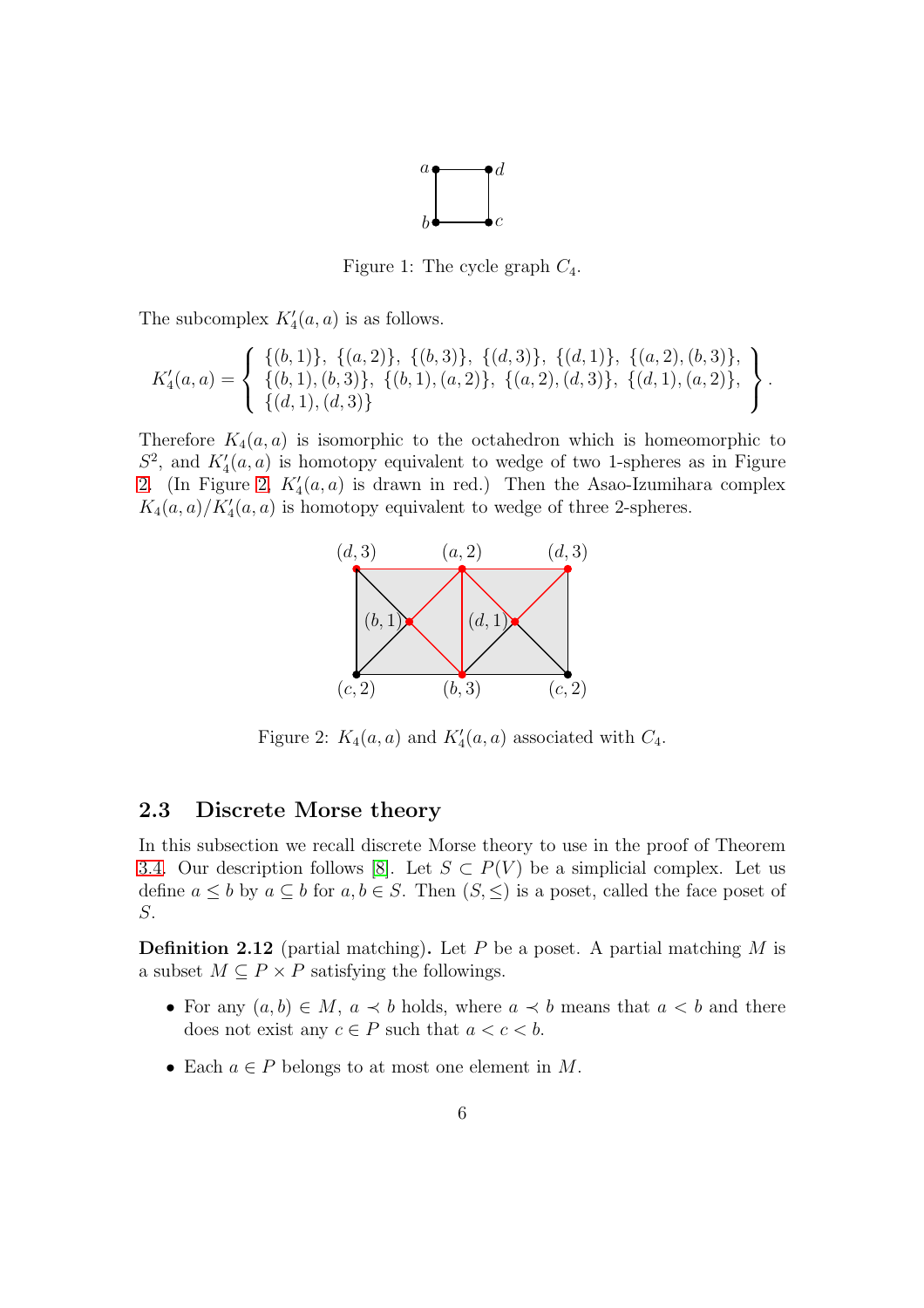If  $(a, b) \in M$ , let us denote a by  $d(b)$  and b by  $u(a)$ .

**Definition 2.13** (acyclic matching). A partial matching M on the poset P is said to be acyclic if there does not exist a cycle

$$
b^{1} \succ d(b^{1}) \prec b^{2} \succ d(b^{2}) \prec \cdots \prec b^{p} \succ d(b^{p}) \prec b^{p+1} = b^{1}
$$
 (1)

with  $p \geq 2$ , and  $b_i \neq b_j$  for every  $i, j \in \{1, 2, \dots, p\}.$ 

**Definition 2.14** (critical element). Let M be a partial matching on the poset  $P$ . An element  $a \in P$  is called a critical element if a does not belong to any element in M.

<span id="page-6-2"></span>**Theorem 2.15** ([\[8\]](#page-14-8), Theorem 11.13.(b)). Let P be the face poset of a simplicial complex  $S$ , and denote the number of critical *i*-dimensional simplex by  $c_i$ . Then, S is homotopy equivalent to a CW complex with  $c_i$  cells in dimension i.

### <span id="page-6-1"></span>3 Main results

In this section we study the homotopy type of the Asao-Izumihara complex in connection with diagonality. Using Corollary [2.9,](#page-4-0) the diagonality of a graph is characterized by the vanishing of homology groups of the Asao-Izumihara complex. We have the following.

<span id="page-6-0"></span>Proposition 3.1. Let G be a graph. The following are equivalent.

(I) The graph G is diagonal.

(II) 
$$
\tilde{H}_k(K_{\ell}(a,b)/K'_{\ell}(a,b)) = 0 \ (\ell \geq 3, \ k \neq \ell - 2)
$$
 for any  $a, b \in V(G)$ .

*Proof.* Suppose the condition  $(II)$  holds. We will show that G is diagonal, i.e.  $\text{MH}_k^{\ell}(G) = 0 \text{ for } k \neq \ell.$ 

• In the case of  $\ell \geq 3$  and  $k \geq 3$ , by Corollary [2.9](#page-4-0)

$$
\text{MH}_k^{\ell}(a,b)\Big(\cong H_{k-2}(K_{\ell}(a,b),K'_{\ell}(a,b))\Big)\cong \tilde{H}_{k-2}(K_{\ell}(a,b)/K'_{\ell}(a,b))=0
$$

for  $k \neq \ell$  and any  $a, b \in V(G)$ . Then  $\text{MH}_k^{\ell}(G) = 0$  for  $k \neq \ell$ .

• In the case of  $\ell \geq 3$  and  $k = 2$ , by Corollary [2.9](#page-4-0)

$$
\mathrm{MH}_{2}^{\ell}(a,b) \cong \begin{cases} H_{0}(K_{\ell}(a,b), K_{\ell}'(a,b)) \cong \tilde{H}_{0}(K_{\ell}(a,b)/K_{\ell}'(a,b)) = 0 & (d(a,b) < \ell) \\ \tilde{H}_{0}(K_{\ell}(a,b)) \cong \tilde{H}_{0}(K_{\ell}(a,b)/K_{\ell}'(a,b)) = 0 & (d(a,b) = \ell). \end{cases}
$$

for any  $a, b \in V(G)$ . Then  $\text{MH}_k^{\ell}(G) = 0$  for  $k \neq \ell$ .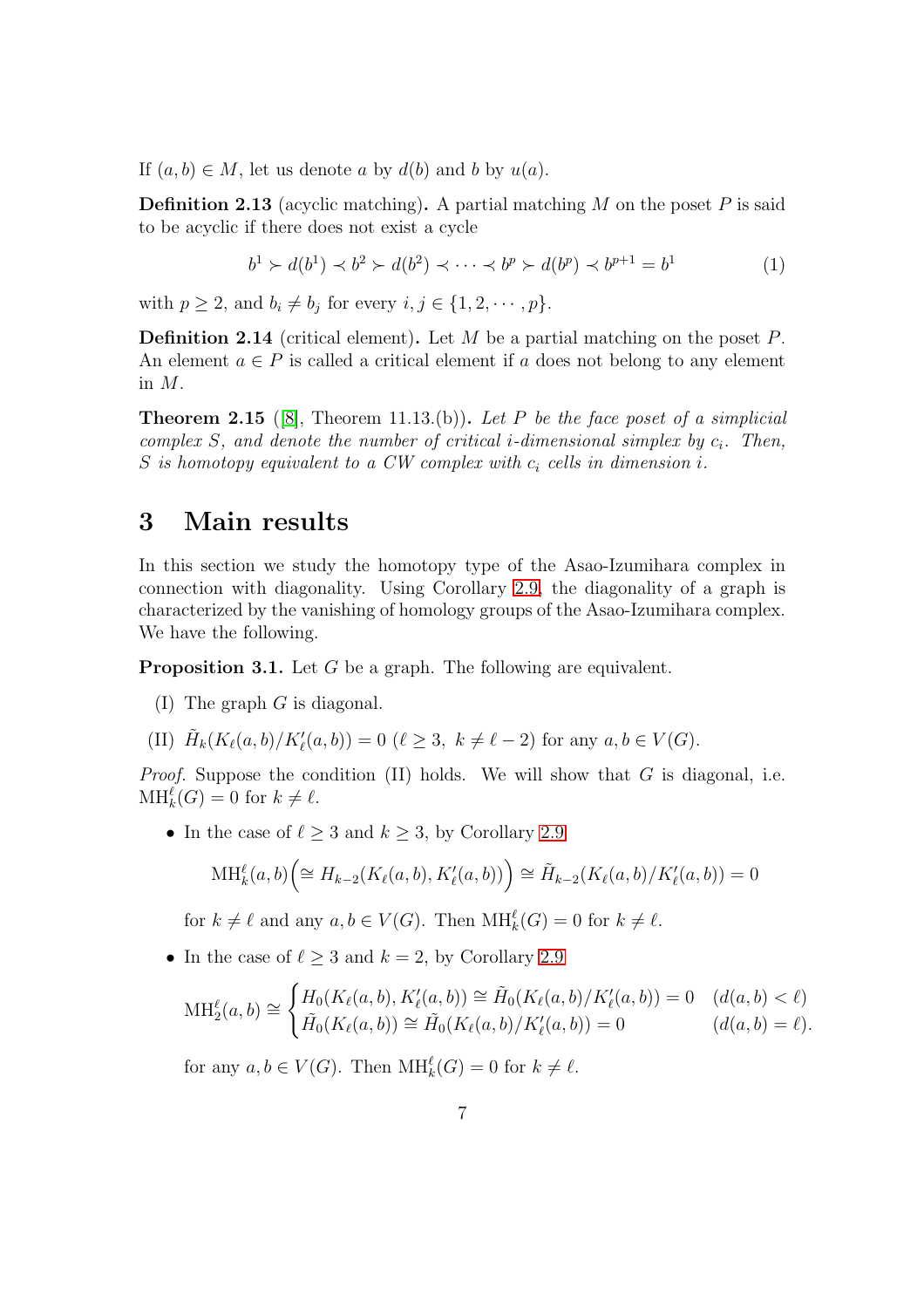• In the case of  $\ell \geq 2$  and  $k = 1$ ,  $\text{MH}_1^{\ell}(G) = 0$  also holds since any chain  $(x_0, x_1) \in \text{Ker } \partial_1 = \text{MC}_1^{\ell}(G)$  is in  $\text{Im } \partial_2$ .

Note that  $\text{MH}_{0}^{\ell}(G) = 0$  for any graphs and  $\ell \geq 1$ . Then the condition (I) holds. The proof of  $(I) \Rightarrow (II)$  is obvious.  $\Box$ 

Furthermore, we also have the following.

<span id="page-7-2"></span>**Proposition 3.2.** Let G be a graph. If for any  $a, b \in V(G)$ , the Asao-Izumihara complex  $K_{\ell}(a, b)/K'_{\ell}(a, b)$  is empty or contractible or homotopy equivalent to wedge of  $(\ell-2)$ -dimensional spheres, then the graph G is diagonal.

*Proof.* Suppose  $K_{\ell}(a, b)/K'_{\ell}(a, b)$  is as above. Then,

$$
\tilde{H}_k(K_{\ell}(a,b)/K'_{\ell}(a,b))=0
$$

for  $\ell \geq 3$ ,  $k \neq \ell - 2$  and any  $a, b \in V(G)$ . By Proposition [3.1,](#page-6-0) G is diagonal. П

Pawful graphs are defined in [\[5\]](#page-14-5) as a new class of diagonal graphs. For example, the join of non-empty graphs are pawful graphs (complete graphs are contained in it). We already know that the Asao-Izumihara complexes for complete graphs are homotopy equivalent to wedge of spheres (Example [2.10\)](#page-4-1). One of the purposes of this paper is to show that the Asao-Izumihara complexes for pawful graphs are homotopy equivalent to wedge of spheres.

<span id="page-7-0"></span>**Definition 3.3** (pawful graph). A (connected) graph G is called a pawful graph if it satisfies the following conditions.

- $d(x, y) \leq 2$  for any  $x, y \in V(G)$ ,
- for any  $x, y, z \in V(G)$  with  $d(x, y) = d(y, z) = 2$  and  $d(x, z) = 1$ , there exists  $a \in V(G)$  such that  $d(a, x) = d(a, y) = d(a, z) = 1$ .

The following is the main result.

<span id="page-7-1"></span>**Theorem 3.4.** Let G be a pawful graph. Fix  $\ell > 3$  and  $a, b \in V(G)$ . Then, the  $As a o-Izumihara \ complex \ K_{\ell}(a,b)/K'_{\ell}(a,b)$  is empty or contractible or homotopy equivalent to wedge of  $(\ell - 2)$ -spheres.

By Theorem [3.4](#page-7-1) and Proposition [3.2,](#page-7-2) we have the following.

Corollary 3.5 ([\[5\]](#page-14-5), Theorem 4.4.). Pawful graphs are diagonal.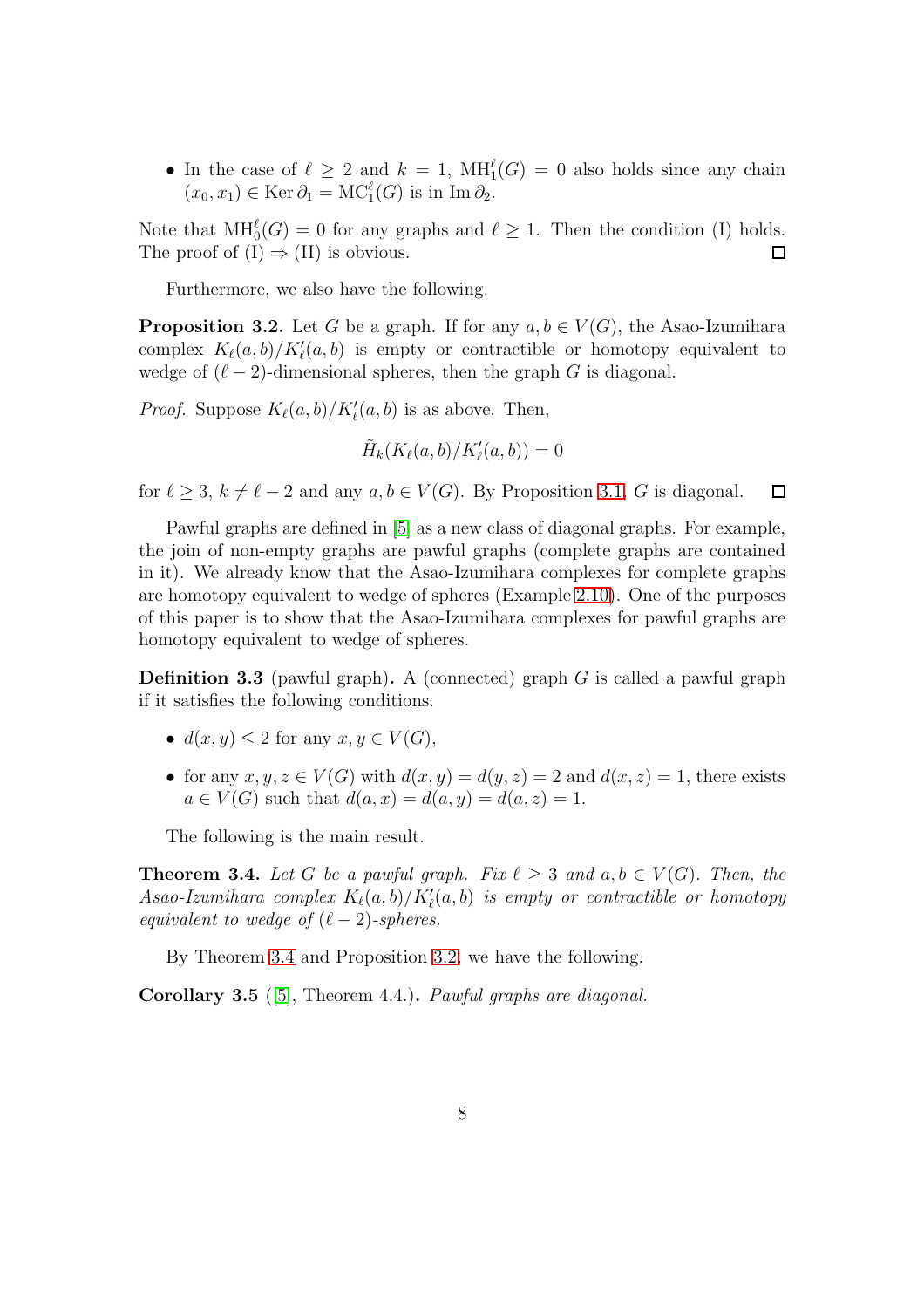## <span id="page-8-0"></span>4 Proof

To prove the main theorem (Theorem [3.4\)](#page-7-1), we will construct an acyclic matching on  $K_{\ell}(a, b) \setminus K'_{\ell}(a, b)$ . Recall that a pair consists of a lower dimensional simplex and a higher dimensional simplex. When we specify a pair, we obtain the lower dimensional one by removing a smooth point from a higher dimensional one. A naive such removal makes the pairing neither matching nor acyclic. We need to take care to make the paring both matching and acyclic.

Proof of Theorem [3.4.](#page-7-1) The Theorem is proved by using discrete Morse theory. For this purpose, we construct an acyclic matching on  $K_{\ell}(a, b)/K'_{\ell}(a, b)$ . Assume that  $K_{\ell}(a, b) \neq \emptyset$ . Let P be the face poset of consisting of simplices of  $K_{\ell}(a, b)$  which is not contained in  $K'_{\ell}(a, b)$ . We will construct acyclic matching on P such that all critical simplices are  $(\ell-2)$ -dimensional. By definition of pawful graphs, there exists a map  $p: \{(x, y, z) \in V(G)^3 \mid d(x, y) = d(y, z) = 2, d(x, z) = 1\} \to V(G)$ such that  $v = p(x, y, z)$  satisfies  $d(v, x) = d(v, y) = d(v, z) = 1$ . Also there exists a map  $q: \{(x,y) \in V(G)^2 \mid d(x,y) = 2\} \rightarrow V(G)$  such that  $w = q(x,y)$  satisfies  $d(x, w) = d(w, y) = 1$ . Next, we define the set S as follows.

$$
S := \{ (\alpha, \beta, \gamma, \delta) \in V(G)^4 | d(\alpha, \delta) = 1, d(\beta, \delta) = 2, d(\alpha, \beta) = 1, \gamma = \alpha \}
$$
  

$$
\sqcup \left\{ (\alpha, \beta, \gamma, \delta) \in V(G)^4 | \begin{array}{c} d(\alpha, \delta) = 2, d(\beta, \delta) = 2, \\ d(\alpha, \beta) = 1, \gamma = p(\alpha, \delta, \beta) \end{array} \right\}
$$
  

$$
\sqcup \left\{ (\beta, \gamma, \delta) \in V(G)^3 | d(\beta, \delta) = 2, \gamma = q(\beta, \delta) \right\}.
$$
 (2)

Let  $(\alpha, \beta, \gamma, \delta) \in \mathcal{S}$ . Then  $\gamma$  is smooth, and  $d(\alpha, \gamma) \leq 1$ . For  $x = (x_0, x_1, \dots, x_k) \in$ P, we define  $i(x)$  and  $j(x)$  as follows. If there exist any  $i \in \{1, \dots, k-2\}$  with  $(x_{i-1}, x_i, x_{i+1}, x_{i+2}) \in S$ , denote the minimum of i by  $i(x)$ . However in the case of  $(x_0, x_1, x_2) \in \mathcal{S}$ , define  $i(x) = 0$ . If there does not exist such a  $i \in \{1, \dots, k-2\}$ and  $i(x) \neq 0$ , we define  $i(x) = \infty$ . Also, if there exist any  $j \in \{0, \dots, k-1\}$  with  $d(x_j, x_{j+1}) = 2$ , denote the minimum of j by  $j(x)$ . If there does not exist such a  $j \in \{0, \dots, k-1\}$ , we define  $j(x) = \infty$ . Next we define subsets  $A, P', P'' \subseteq P$  as follows.

$$
A := \{ x \in P \mid i(x) = \infty \text{ and } j(x) = \infty \},
$$
  
\n
$$
P' := \{ x \in P \mid i(x) > j(x) \},
$$
  
\n
$$
P'' := \{ x \in P \mid i(x) < j(x) \}.
$$

Define a map  $f: P' \to P''$  by

$$
x = (x_0, \cdots, x_k) \mapsto (x_0, \cdots, x_{j(x)-1}, x_{j(x)}, z, x_{j(x)+1}, \cdots, x_k),
$$

where z satisfies  $(x_0, z, x_1) \in S$  when  $j(x) = 0$ , or  $(x_{j(x)-1}, x_{j(x)}, z, x_{j(x)+1}) \in S$ when  $j(x) \geq 1$ . Define  $g: P'' \to P'$  by  $y = (y_0, \dots, y_k) \mapsto (y_0, \dots, \widehat{y_{i(y)+1}}, \dots, y_k)$ .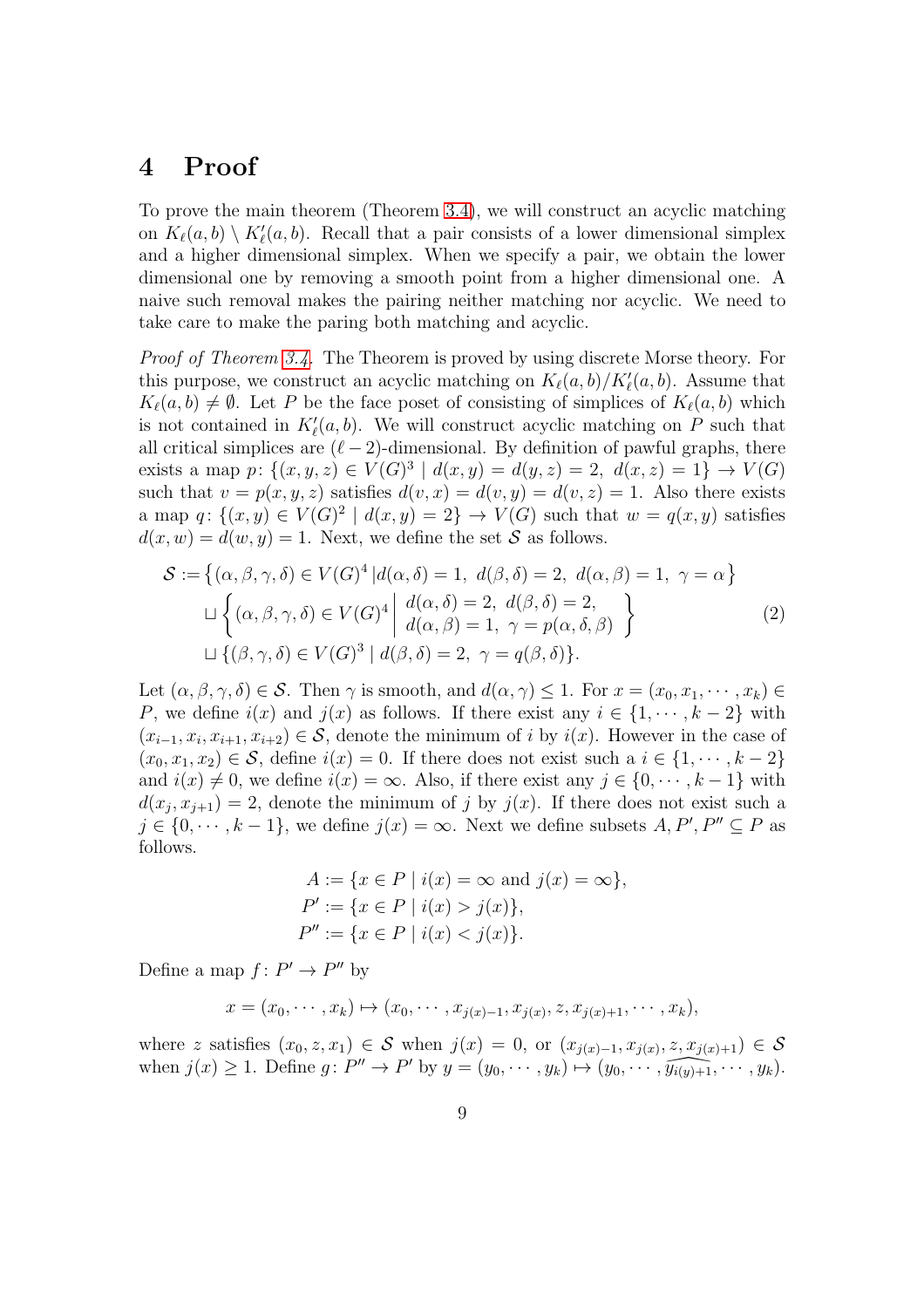Then, for  $y = (y_0, \dots, y_k) \in P'',$ 

$$
f \circ g((y_0, \dots, y_k)) = f((y_0, \dots, y_{i(y)}, y_{i(y)+2}, \dots, y_k))
$$
  
=  $(y_0, \dots, y_{i(y)}, z, y_{i(y)+2}, \dots, y_k)$   
=  $(y_0, \dots, y_k).$ 

On the other hand, for  $x = (x_0, \dots, x_k) \in P'$ ,

$$
g \circ f((x_0, \cdots, x_k)) = g((x_0, \cdots, x_{j(x)}, z, x_{j(x)+1}, \cdots, x_k)) =: (*).
$$

For  $j(x) \geq 2$ ,  $(x_{j(x)-2}, x_{j(x)-1}, x_{j(x)}, z) \notin S$  holds since  $d(x_{j(x)-1}, z) \leq 1$ . Also for  $j(x) = 1$ ,  $(x_0, x_1, z) \notin S$  holds since  $d(x_0, z) \leq 1$ . Hence  $(*) = (x_0, \dots, x_k)$ . Therefore, since  $f \circ q = id_{P'}$  and  $q \circ f = id_{P'}$ , f is bijection. Define a matching  $M \subseteq P \times P$  by

$$
M := \{(x, y) \in P \times P \mid x \in P', \ y \in P'', \ f(x) = y\}.
$$

Then, any  $(x, y) \in M$  satisfies  $x \prec y$ . Since f is bijection and  $P' \cap P'' = \emptyset$ , each  $x \in P$  belongs to at most one element in M. It remains to prove that M is acyclic.

Suppose that there exists the following cycle

$$
y1 \succ x1 \prec y2 \succ x2 \prec \cdots \succ xp \prec yp+1 = y1,
$$

where  $y^{t+1} = f(x^t)$   $(t \ge 1)$  and,  $x^t$  is the removal of a smooth point  $y_{i^t+1}^t$  from  $y^t = (y_0^t, \dots, y_k^t) \in P''$ . By definition, we have  $i(x^t) > j(x^t)$  and  $i(y^t) < j(y^t)$ . For  $x^t \in P'$ , let  $j^t := j(x^t)$ . We may assume that  $j^1$  is the minimum of all  $j^t$ . Then, the followings hold.

- $j^t = i^t \ (t \geq 1)$ .
- $j^{t} + 1 \geq j^{t+1}, j^{t} \neq j^{t+1}$   $(t \geq 1)$ .
- $j^2 = j^1 + 1$  (because of the minimality of  $j^1$ ).

Let  $y^1 = (y_0, \dots, y_k)$ , then  $x^1, y^2, x^2, y^3$  are as follows.

$$
x^{1} = (y_{0}, \dots, y_{i^{1}}, y_{i^{1}+2}, \dots, y_{k}),
$$
  
\n
$$
y^{2} = (y_{0}, \dots, y_{i^{1}}, z_{1}, y_{i^{1}+2}, \dots, y_{k})
$$
 ( $z_{1}$  satisfies  $(y_{i^{1}-1}, y_{i^{1}}, z_{1}, y_{i^{1}+2}) \in S$ ),  
\n
$$
x^{2} = (y_{0}, \dots, y_{i^{1}}, z_{1}, y_{i^{1}+3}, \dots, y_{k}),
$$
  
\n
$$
y^{3} = (y_{0}, \dots, y_{i^{1}}, z_{1}, z_{2}, y_{i^{1}+3}, \dots, y_{k})
$$
 ( $z_{2}$  satisfies  $(y_{i^{1}}, z_{1}, z_{2}, y_{i^{1}+3}) \in S$ ).

Let  $(y_0^t, \dots, y_k^t) := y^t$ . We will show  $d(y_i^t)$  $t_{i^1}^t, y_{i^1+2}^t) \le 1$   $(t \ge 3)$  by induction.

(I) In the case of  $t = 3$ , for  $y^3 = (y_0, \dots, y_{i^1}, z_1, z_2, y_{i^1+3}, \dots, y_k), (y_{i^1}, z_1, z_2, y_{i^1+3}) \in$  $S$  holds. Then either of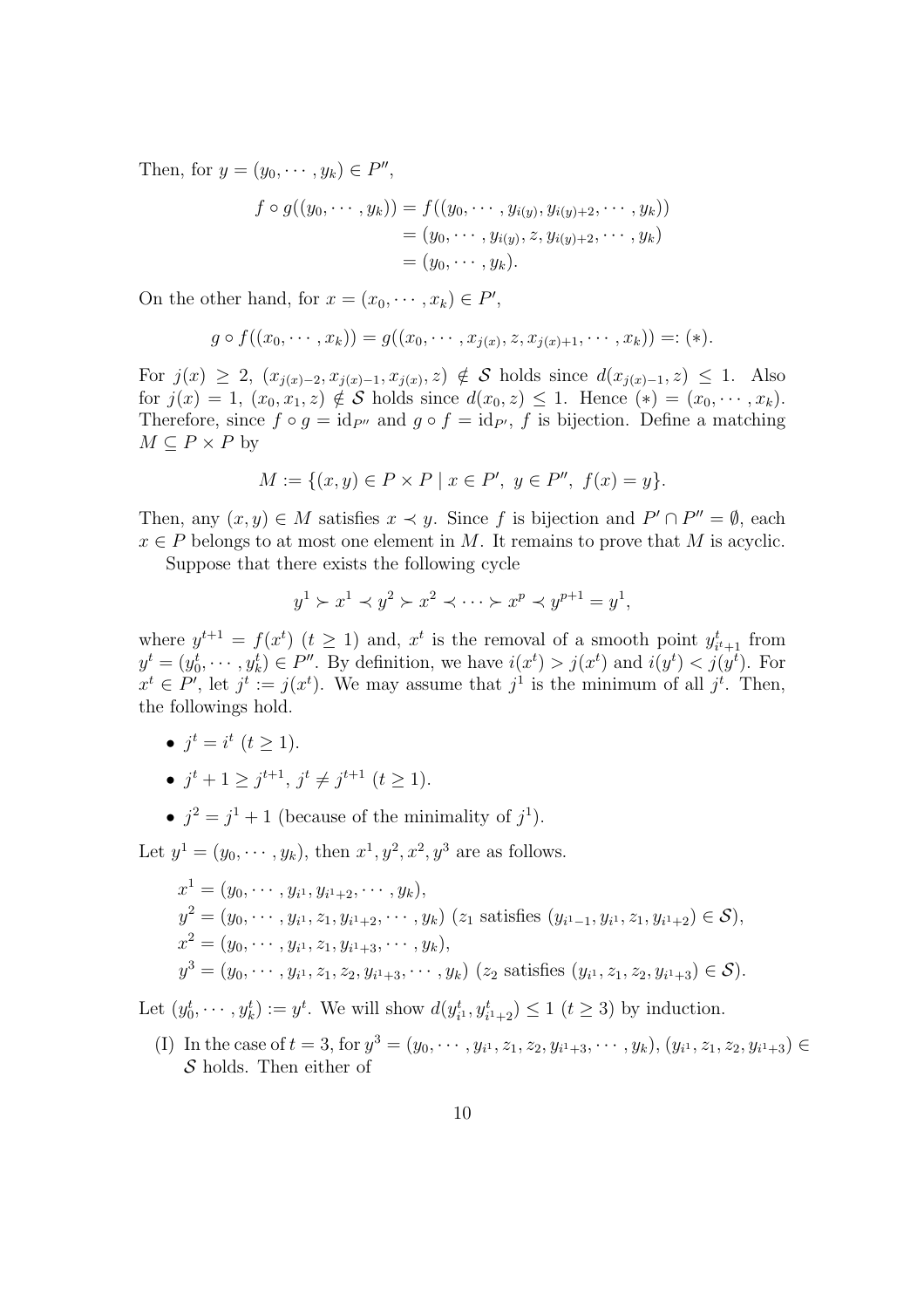- $z_2 = y_{i^1}$
- $z_2 = p(y_{i^1}, z_1, y_{i^1+3})$

is true, but in any case,  $d(y_{i^1}^3, y_{i^1+2}^3) = d(y_{i^1}, z_2) \le 1$  holds.

(II) For  $y^t$   $(t \geq 3)$ , assume that  $d(y_i^t)$  $t_{i^1}, y_{i^1+2}^t \geq 1$ . Then,

 $y^{t+1} = (y_0^t)$  $y_0^t, \dots, y_{i^t-1}^t, y_{i^t}^t, z_t, y_{i^t+2}^t, \dots, y_k^t$  $(z_t$  satisfies $(y_{i^t-1}^t, y_{i^t}^t, z_t, y_{i^t+2}^t) \in S$ . From  $d(y_i^t)$  $i<sub>i</sub>$ ,  $y<sub>i+2</sub>$ )  $\leq 1$ , we see  $i<sup>t</sup> \neq i<sup>1</sup>$ . Combining with  $i<sup>t</sup> \geq i<sup>1</sup>$ , we have  $i^t \geq i^1 + 1.$ 

- (i) In the case of  $i^t = i^1 + 1$ , in the same way as (I), by  $(y_{i^t-1}^t, y_{i^t}^t, z_t, y_{i^t+2}^t) \in$  $\mathcal{S}, d(y_{i^1}^{t+1})$  $i_{i}^{t+1}, y_{i^{1}+2}^{t+1}) = d(y_{i^{t}-1}^{t}, z_{t}) \leq 1$  is valid.
- (ii) In the case of  $i^t \geq i^1 + 2$ ,  $d(y_{i^1}^{t+1})$  $t^{i+1}_{i^1}, y^{t+1}_{i^1+2}) = d(y^t_i)$  $t_{i^1}, y_{i^1+2}^t) \leq 1.$

From (I) and (II), we obtain  $d(y_i^t)$  $(t_{i^1}, y_{i^1+2}^t) \le 1$   $(t \ge 3)$ . Since  $y_i^t$  $t_{i+1}$  is not smooth point on  $y^t$ ,  $j^t = i^t \neq i^1 = j^1$   $(i \geq 3)$ . Combining with  $j^2 \neq j^1$ ,  $j^t \neq j^1$   $(t \geq 2)$ holds. On the other hand, from  $y^1 = y^{p+1}$ , we have  $j^1 = i^1 = i^{p+1} = j^{p+1}$ , but it contradictis  $j^t \neq j^1$   $(t \geq 2)$ . Now we can show that M is an acyclic matching. When considering a matching M on the face poset of  $K_{\ell}(a, b)$ , then the critical elements are only elements of A or elements of  $K'_{\ell}(a, b)$ .

- If  $A = \emptyset$ , then  $K_{\ell}(a, b)$  is homotopy equivalent to  $K'_{\ell}$ Therefore  $K_{\ell}(a, b)/K'_{\ell}(a, b)$  is contractible.
- If  $A \neq \emptyset$ , then all elements of A are  $(\ell-2)$ -simplexes since they satisfies  $j_0 = \infty$ . By Theorem [2.15,](#page-6-2)  $K_{\ell}(a, b)$  is homotopy equivalent to a CW complex with some  $(\ell-2)$ -cell attached to  $K'_{\ell}(a, b)$ . Therefore,  $K_{\ell}(a, b)/K'_{\ell}(a, b)$  is homotopy equivalent to wedge of  $(\ell-2)$ -dim spheres.

 $\Box$ 

## <span id="page-10-0"></span>5 Generalization

In the previous section, we proved that the Asao-Izumihara complex is homotopy equivalent to a wedge of spheres for pawful graphs. In this section, we show that there are many non-pawful diagonal graphs with diameter 2. Indeed, we introduce a slightly wider class of graphs which are diagonal. Note that the key fact in the proof of the main theorem  $(\S 4)$  $(\S 4)$  is the following property for a pawful graph G.

(\*) For any  $(\alpha, \beta, \delta) \in V(G)^3$  with  $d(\alpha, \beta) = 1$  and  $d(\beta, \delta) = 2$ , there exists  $\gamma \in V(G)$  such that  $d(\alpha, \gamma) \leq 1$  and  $d(\beta, \gamma) = d(\gamma, \delta) = 1$ .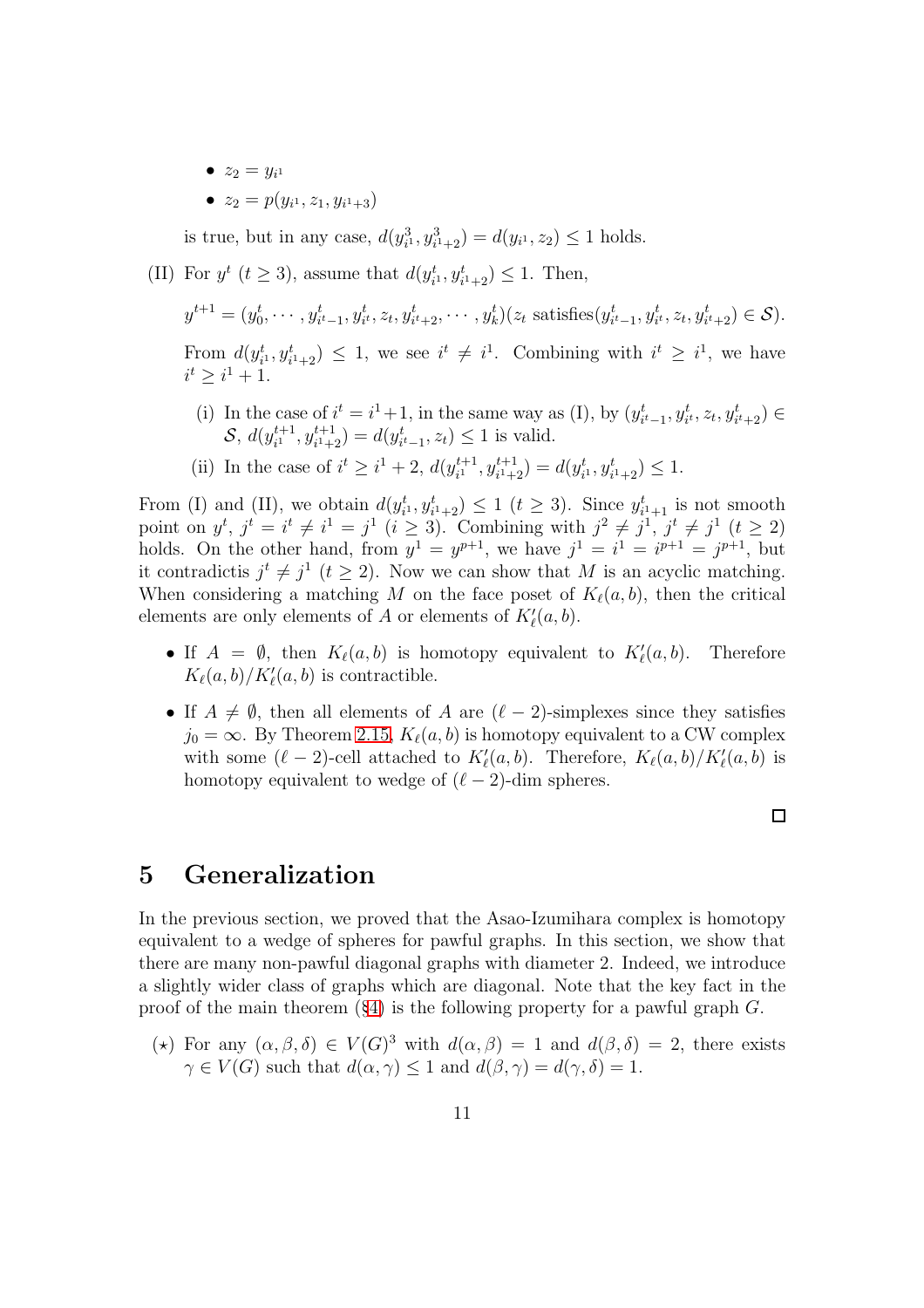For a non-pawful graph G, the property  $(\star)$  does not hold in general. There may exist  $(\alpha, \beta, \delta) \in V(G)^3$  with  $d(\alpha, \beta) = 1$  and  $d(\beta, \delta) = 2$  such that any vertex  $\gamma \in V(G)$  with  $d(\beta, \gamma) = d(\gamma, \delta) = 1$  always satisfies  $d(\alpha, \gamma) = 2$ . In this section, we will see that even such cases, we can construct an acyclic matching M if G satisfies an extra condition.

Let G be a graph such that  $d(x, y) \leq 2$  for any  $x, y \in V(G)$ . Define  $X, Y, X'$ , and  $Y'$  as follows.

$$
X := \{ (a, b, c) \in V(G)^3 \mid d(a, b) = d(b, c) = 1, d(a, c) = 2 \},
$$
  
\n
$$
Y := \{ (\alpha, \beta, \gamma, \delta) \in V(G)^4 \mid d(\alpha, \beta) = d(\beta, \gamma) = d(\gamma, \delta) = 1, d(\beta, \delta) = 2 \},
$$
  
\n
$$
X' := \{ (a, c) \in V(G)^2 \mid d(a, c) = 2 \},
$$
  
\n
$$
Y' := \{ (\alpha, \beta, \delta) \in V(G)^3 \mid d(\alpha, \beta) = 1, d(\beta, \delta) = 2 \}.
$$

Then, there exist natural projections  $\pi: X \to X'$  and  $\pi: Y \to Y'$ .

<span id="page-11-1"></span>**Definition 5.1.** Assume that maps  $f_1: X' \to X$  and  $f_2: Y' \to Y$  satisfy the following conditions.

- (i)  $\pi \circ f_1 = id_{X'}, \pi \circ f_2 = id_{Y'}$ .
- (ii) Let  $(\alpha, \beta, \gamma, \delta) \in f_2(Y')$ . Then  $(*, \alpha, \beta, \gamma) \notin f_2(Y')$  and  $(\alpha, \beta, \gamma) \notin f_1(X')$ .
- (iii) Let  $(\alpha, \beta, \gamma, \delta) \in f_2(Y')$ . If  $d(\alpha, \gamma) = 2$ , then there does not exist  $\gamma'(\neq \gamma) \in$  $V(G)$  such that  $d(\beta, \gamma') = d(\gamma', \delta) = 1$ .

Define the set  $S \subseteq X \sqcup Y$  by  $S := f_1(X') \sqcup f_2(Y')$ .

<span id="page-11-2"></span>**Theorem 5.2.** Suppose that G has  $S$  as in Definition [5.1.](#page-11-1) Then the Asao-Izumihara complex is homotopy equivalent to a wedge of spheres. In particular, G is diagonal.

Proof. Similar to Theorem [3.4.](#page-7-1)

Remark 5.3. As was noted, the condition (iii) in Definition [5.1](#page-11-1) is a new condition. Let us point out at which point the new condition is used in the proof of Theorem [5.2.](#page-11-2) The construction of the matching M by using the set  $S$  is similarly to the proof of Theorem [3.4.](#page-7-1) The crucial point is the inequality  $d(y_i^t)$  $t_{i^1}^t, y_{i^1+2}^t) \le 1$   $(t \ge 3)$  in the proof of Theorem [3.4.](#page-7-1) In the proof of Theorem [5.2,](#page-11-2) this inequality is obtained thanks to the condition (iii).

<span id="page-11-0"></span>**Example 5.4.** Let  $G_1$  be a graph as in Figure [3.](#page-12-0) Note that  $G_1$  is not pawful, because for vertices 1, 3, 4 with  $d(1,3) = d(1,4) = 2$  and  $d(3,4) = 1$  there does not

 $\Box$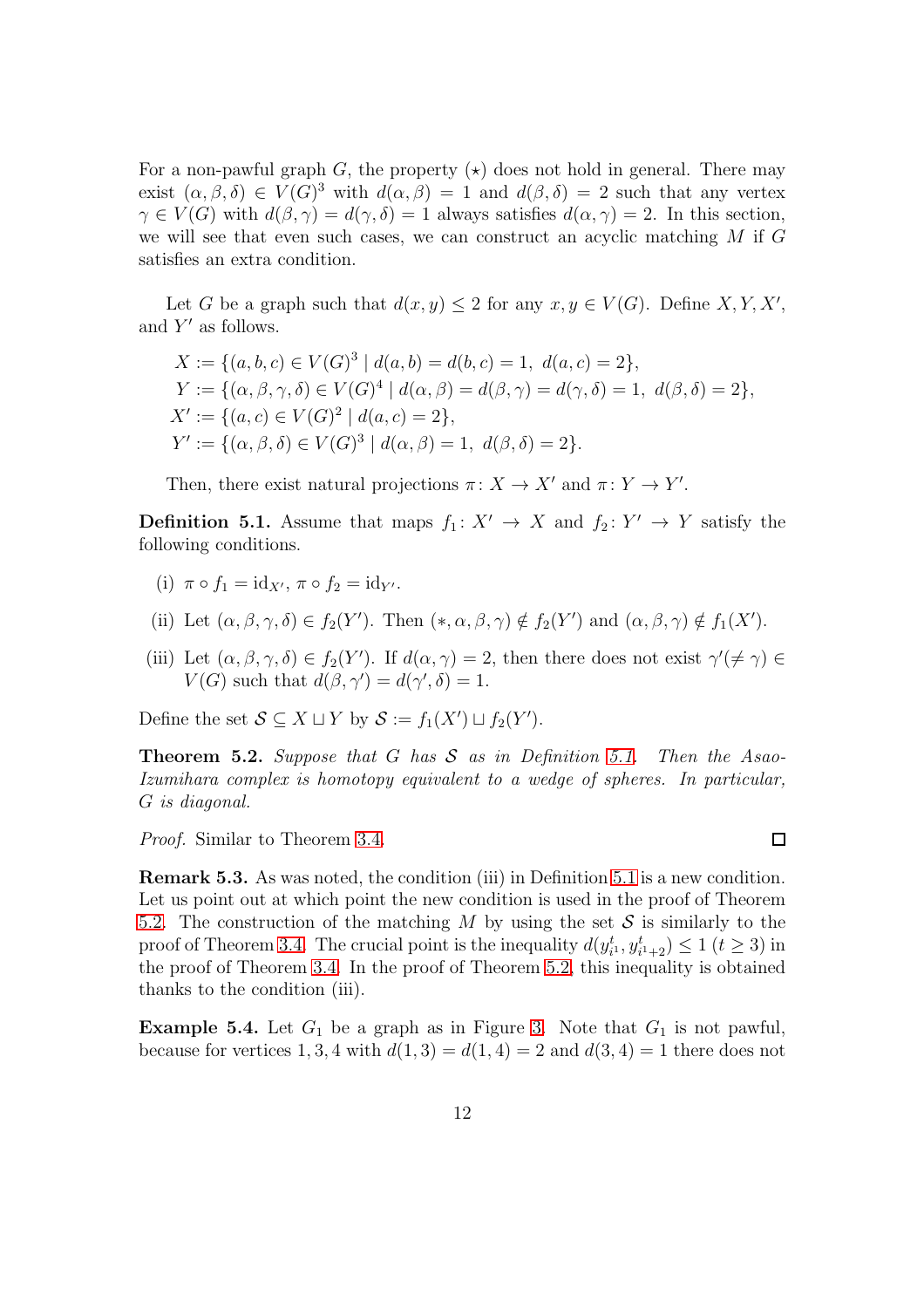

<span id="page-12-0"></span>Figure 3: Non-pawful diagonal graph  $G_1$ .

exist a vertix a such that  $d(a, 1) = d(a, 3) = d(a, 4) = 1$ . For this graph, we can construct the set  $S$  as follows. Define the map  $f_1\colon X'\to X$  by

$$
f_1(X') = \left\{ \begin{array}{c} (1,2,3), (1,5,4), (1,2,6), (2,6,4), (3,2,1), (3,6,5), \\ (4,5,1), (4,6,2), (5,6,3), (6,2,1) \end{array} \right\}.
$$

Define the map  $f_2: Y' \to Y$  by

$$
f_2(Y') = \left\{\n\begin{array}{c}\n(2,1,2,3), (5,1,2,3), (2,1,5,4), (5,1,5,4), (2,1,2,6), (5,1,2,6), \\
(1,2,5,4), (3,2,6,4), (5,2,6,4), (6,2,6,4), \\
(2,3,2,1), (4,3,2,1), (6,3,2,1), (2,3,6,5), (4,3,6,5), (6,3,6,5), \\
(3,4,5,1), (5,4,5,1), (6,4,5,1), (3,4,6,2), (5,4,6,2), (6,4,6,2), \\
(1,5,2,3), (2,5,6,3), (4,5,6,3), (6,5,6,3), \\
(2,6,2,1), (3,6,2,1), (4,6,5,1), (5,6,5,1)\n\end{array}\n\right\}
$$

.

Then, since we have

$$
\{(\alpha,\beta,\gamma,\delta)\in f_2(Y')\mid d(\alpha,\gamma)=2\}=\{(4,3,2,1),(3,4,5,1)\},\
$$

it is easily seen that  $f_1$  and  $f_2$  satisfy the conditions (i), (ii) and (iii) of Definition [5.1.](#page-11-1) Thus we conclude that  $G_1$  is diagonal. The magnitude of  $G_1$  is directly computed as

$$
#G_1 = \frac{2q^3 + 4q^2 - 10q - 6}{q^5 + q^4 - 6q^2 - 5q - 1}
$$
  
= 6 - 20q + 60q<sup>2</sup> - 182q<sup>3</sup> + 556q<sup>4</sup> - 1702q<sup>5</sup> + 5214q<sup>6</sup> - 15980q<sup>7</sup> + ...

From the diagonality, we have

$$
\mathrm{MH}_0^0(G_1) \cong \mathbb{Z}^6
$$
,  $\mathrm{MH}_1^1(G_1) \cong \mathbb{Z}^{20}$ ,  $\mathrm{MH}_3^3(G_1) \cong \mathbb{Z}^{60}$ ,  $\cdots$ ,

and others are vanishing.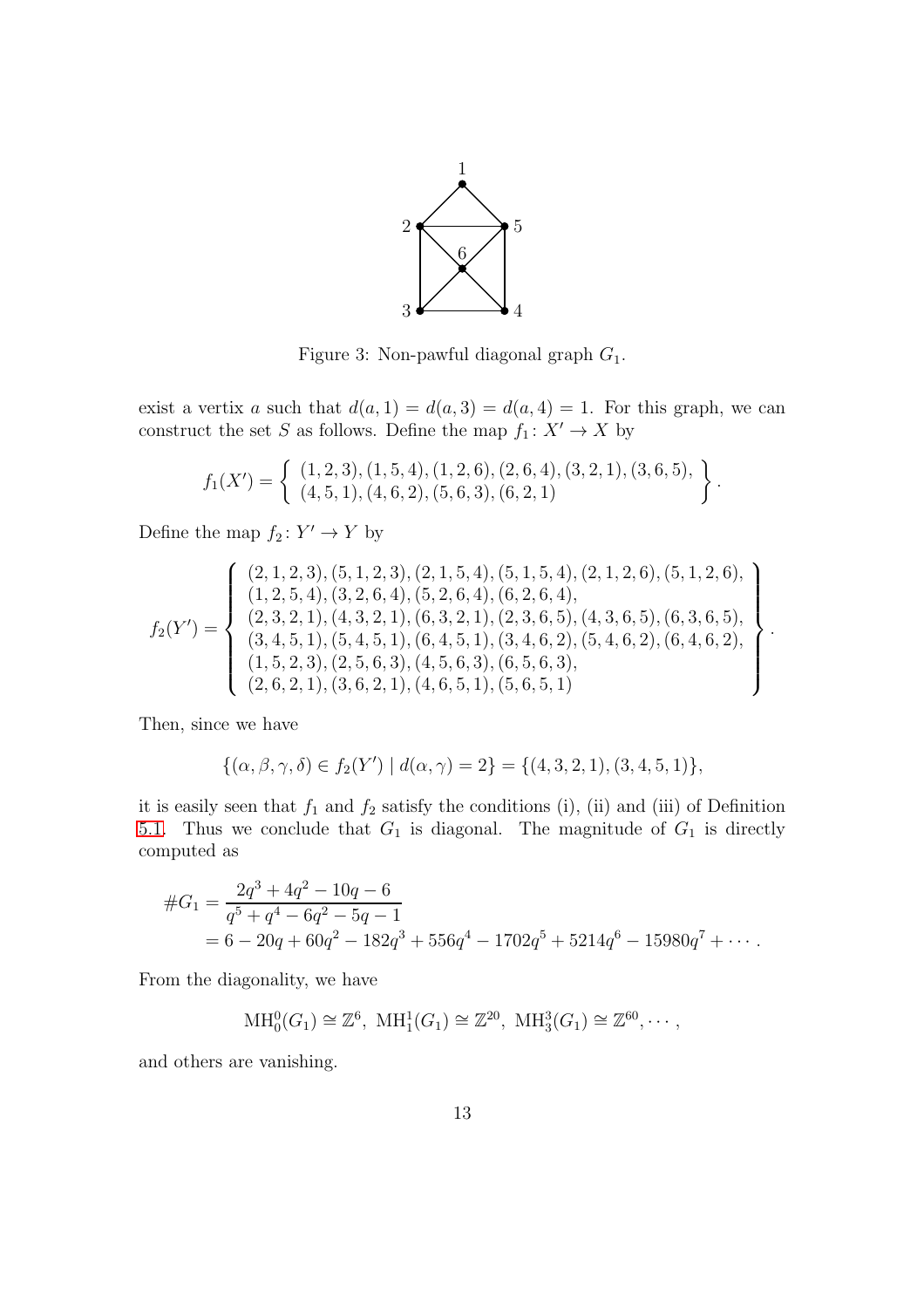

<span id="page-13-2"></span>Figure 4: Diagonal graph  $G_2$  which does not have  $S$ .

<span id="page-13-0"></span>**Example 5.5.** Let  $G_2$  be a graph as in Figure [4.](#page-13-2) Note that  $G_2$  is not pawful, and diagonal graph (this fact can be checked by using Mayer-Vietoris sequence in [\[6\]](#page-14-1). See also the table below). However, there does not exist  $S$  as in Definition [5.1.](#page-11-1) The rank of  $\text{MH}_k^{\ell}(G_2)$  is as follows.

| $\ell \backslash k$ | 0              | 1  | $\overline{2}$ | 3  | 4  | 5   | 6   |
|---------------------|----------------|----|----------------|----|----|-----|-----|
|                     | $\overline{5}$ |    |                |    |    |     |     |
|                     |                | 12 |                |    |    |     |     |
| $\overline{2}$      |                |    | 22             |    |    |     |     |
| 3                   |                |    |                | 38 |    |     |     |
|                     |                |    |                |    | 66 |     |     |
| 5                   |                |    |                |    |    | 118 |     |
| 6                   |                |    |                |    |    |     | 218 |

<span id="page-13-1"></span>**Example [5.](#page-13-3)6.** Let  $G_3$  be a graph as in Figure 5. Note that each edge is contained



<span id="page-13-3"></span>Figure 5: Non-diagonal graph  $G_3$  such that each edge is contained in a cycle of length  $\leq 4$ .

in a cycle of length  $\leq 4$ . However, it is not diagonal. The rank of  $\text{MH}_k^{\ell}(G_3)$  is as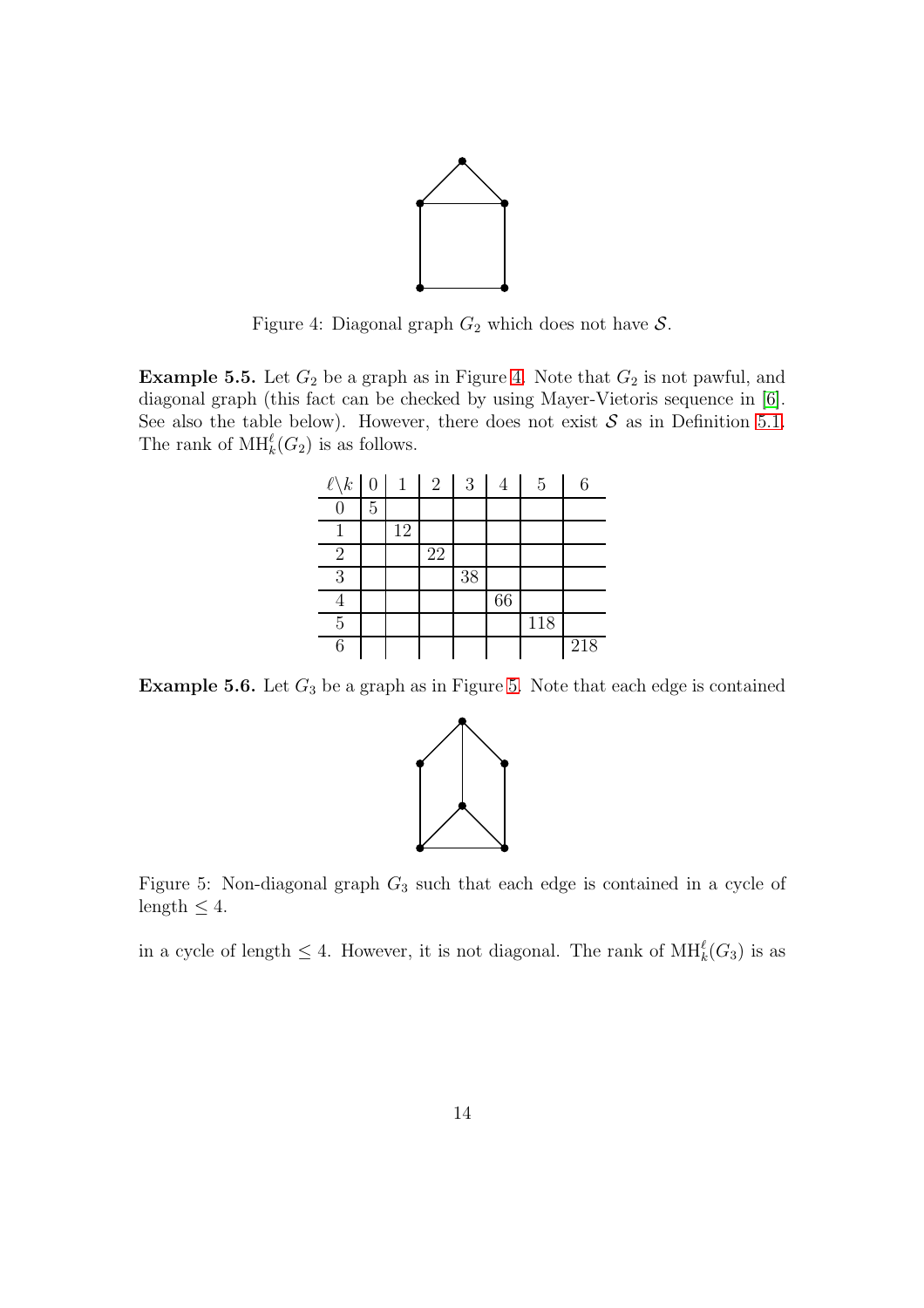follows.

| $\ell \backslash k$ | $\overline{0}$ | $\mathbf{1}$ | $\overline{2}$ | 3  | 4              | 5               |     |
|---------------------|----------------|--------------|----------------|----|----------------|-----------------|-----|
| O                   | 6              |              |                |    |                |                 |     |
|                     |                | 16           |                |    |                |                 |     |
| $\overline{2}$      |                |              | 30             |    |                |                 |     |
| 3                   |                |              | $\overline{2}$ | 50 |                |                 |     |
| ┱                   |                |              |                | 10 | 82             |                 |     |
| $\overline{5}$      |                |              |                |    | 28             | 138             |     |
| 6                   |                |              |                |    | $\overline{2}$ | $\overline{60}$ | 242 |

Acknowledgements. Masahiko Yoshinaga was partially supported by JSPS KAKENHI Grant Numbers JP19K21826, JP18H01115. We thank the referee(s) for their lots of comments to improve the paper.

## <span id="page-14-6"></span>References

- <span id="page-14-7"></span>[1] Y. Asao, Y. Hiraoka, S. Kanazawa, Girth, magnitude homology, and phase transition of diagonality. [arXiv:2101.09044](http://arxiv.org/abs/2101.09044)
- <span id="page-14-2"></span>[2] Y. Asao, K. Izumihara, Geometric approach to graph magnitude homology. Homology Homotopy Appl. 23 (2021), no. 1, 297-310.
- [3] R. Bottinelli, T Kaiser, Magnitude homology, diagonality, and median spaces. Homology Homotopy Appl. 23 (2021), no. 2, 121-140.
- <span id="page-14-4"></span>[4] K. Gomi, Smoothness filtration of the magnitude complex. Forum Math. 32 No. 3 (2020) 625-639.
- <span id="page-14-5"></span><span id="page-14-1"></span>[5] Y. Gu, Graph magnitude homology via algebraic Morse theory. [arXiv:1809.07240,](http://arxiv.org/abs/1809.07240) 2018.
- [6] R. Hepworth and S. Willerton, Categorifying the magnitude of a graph. Homology Homotopy Appl. 19 (2017), no. 2, 31-60.
- <span id="page-14-3"></span>[7] R. Kaneta and M. Yoshinaga, Magnitude homology of metric spaces and order complexes. Bull. of London Math. Soc. 53 (2021), no. 3, 893-905.
- <span id="page-14-8"></span><span id="page-14-0"></span>[8] D. Kozlov, Combinatorial Algebraic Topology. Springer, 2008.
- <span id="page-14-9"></span>[9] T. Leinster, The magnitude of metric spaces, Doc. Math. 18 (2013), 857-905.
- [10] T. Leinster, The magnitude of a graph. Math. Proc. Cambridge Philos. Soc. 166 (2019), 247-264.